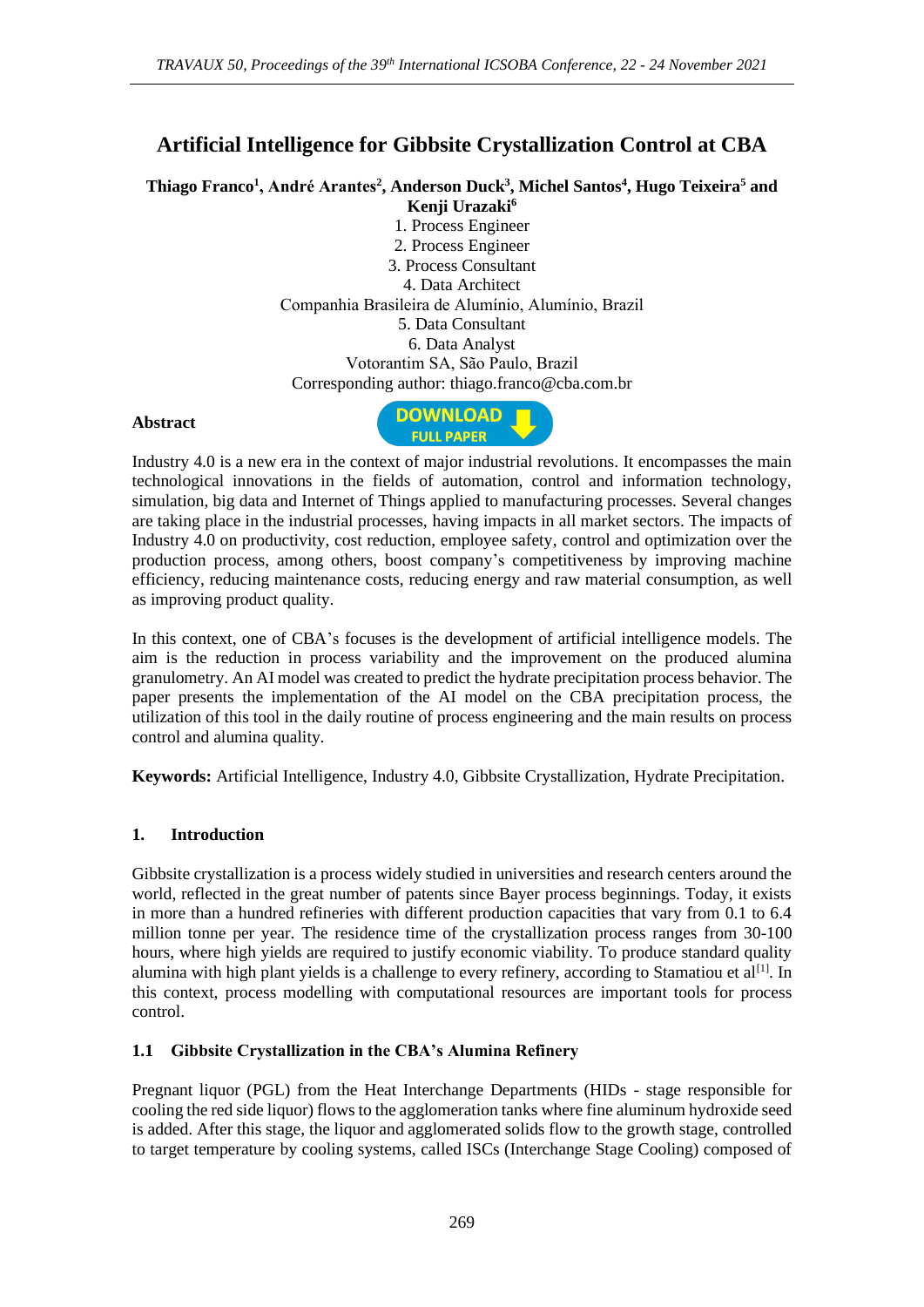flash tanks, barometric columns and cooling towers. The growth tanks also receive coarse seed from the classification system. The resulting suspension is pumped to the last growth tanks in the chain, without seed addition and later to the hydrocyclone classification system.

The first hydrocyclone clusters separate the final product from the seed which, in turn, are separated between fine and coarse seed by new hydrocyclone batteries. Both product and seed are filtered to recover liquor, while the product is then sent to calciners, the fine seed to the agglomeration tanks and the coarse seed to the growth tanks. The precipitation and classification system at CBA are illustrated in figure 1.



**Figure 1. Flowsheet of the CBA precipitation process.**

There are a total of 75 tanks. Ten (10) of these tanks are agglomeration tanks divided into 2 parallels series. The agglomeration tanks feed a series of 7 growth tanks connected to ISCs and 12 parallels series of 58 growth tanks. The total operation volume varies between 55 000 and 65 000 m³. In these tanks, aluminum hydroxide is crystallized through the chemical reaction as follows:

$$
Al (OH)4 + 2Na+  $\xrightarrow{\text{cooling}} Al (OH)3 + 2 NaOH$   
+ *Seeds*
$$

This is the main reaction responsible for plant yield, alumina strength and quality indicators. The reaction occurs through three mechanisms: nucleation, growth and agglomeration.

There are different kinetics for the three mechanisms. The aluminum hydroxide solubility in the liquor (dependent on the dissolved chemical species) and all the process parameters to be controlled including temperature and solid concentration profiles make the crystallization process very complex.

### **1.2 Artificial Intelligence (AI)**

To model the chemical process is a challenge faced by every hydrometallurgical plant, and in the context of industry 4.0, new applications are emerging. The artificial intelligence models problems through nonparametric algorithms using a method known as machine learning. It